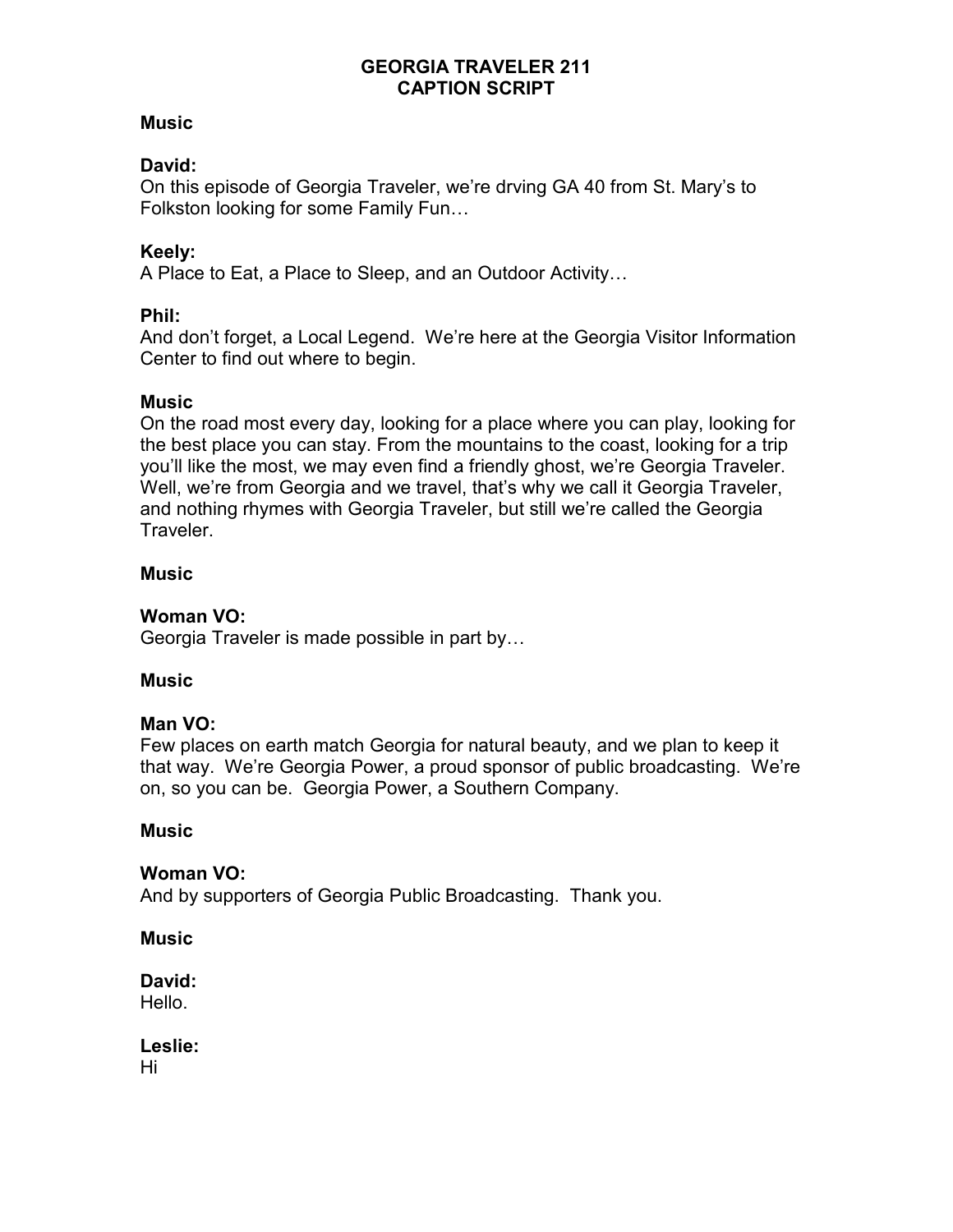# David:

How are you?

# Leslie:

Hi.

### David:

I'm David.

## Leslie:

Hi David, I'm Leslie.

# David:

Well we are about as far south on the Georgia coast as we can get. And today we wanted to travel on GA 40 from St. Mary's over to Folkston. Where should we start?

## Leslie:

You should absolutely start with Cumberland Island National Seashore. Beautiful beach; wild horses; beautiful island.

## David:

Well, thank-you, Leslie, we'll get started.

## Leslie:

Have fun.

## David:

Alright.

## **Music**

## Keely VO:

St. Mary's is a great starting point to explore Georgia's coastal area. I met up with Tom, owner of up Up the Creek Expeditions, to take a sea kayaking trip from the mainland to Cumberland, Georgia's largest barrier island.

## **Music**

## Keely:

Alright, warmed up; ready to go! Do I keep that elbow straight, or more like that?

## Tom:

You always keep a bend in it, but you keep the same amount of bend. There you go.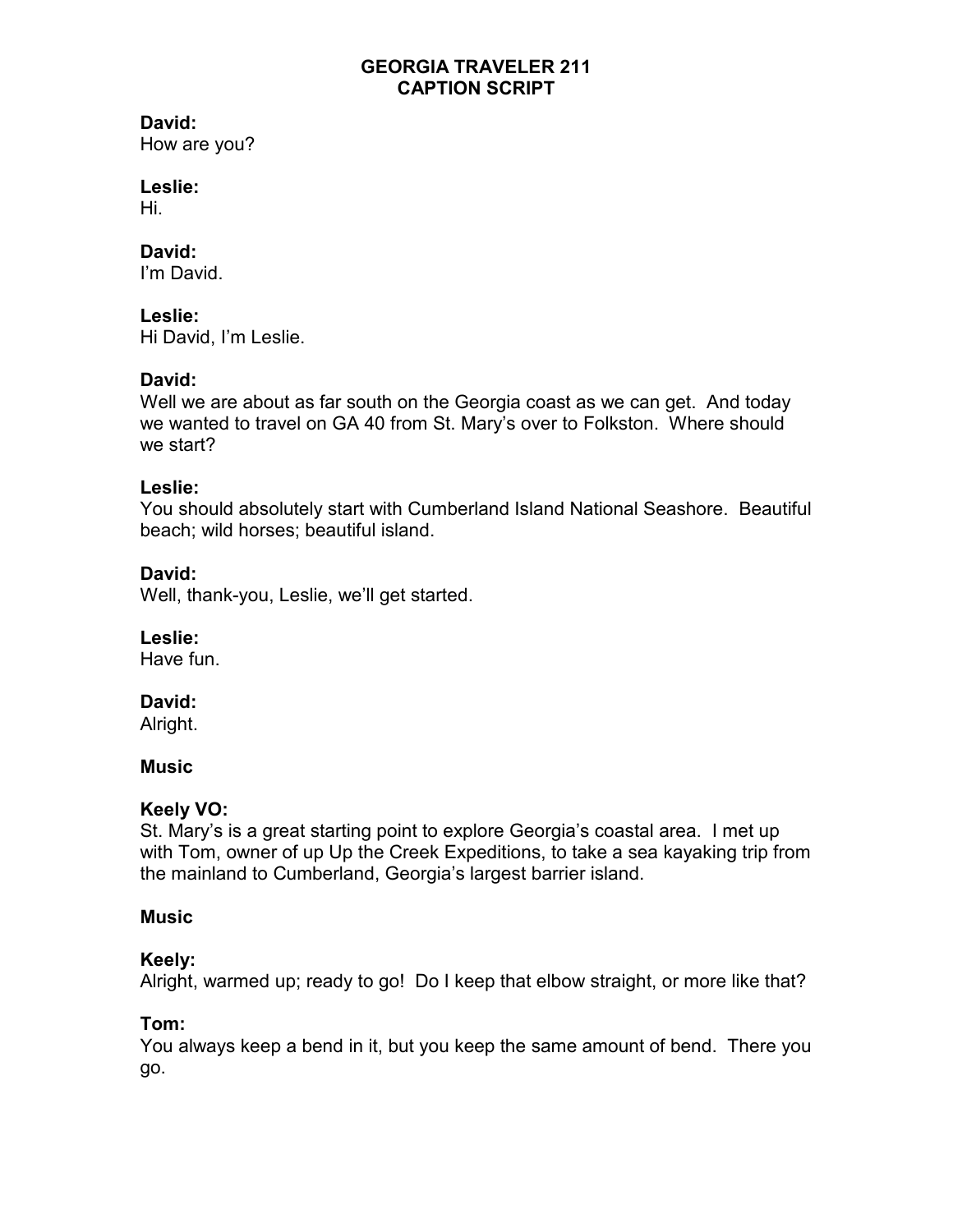## Keely:

Do I do the pinky, or not? Here I go!

## **Music**

Keely: And we're off!

Tom:

To Cumberland Island!

# Keely:

Ha, ha! Last one there's a rotten egg!

# **Music**

## Tom:

Well now we've been out a few minutes, and you're starting to get comfortable and seeing what the kayaks can do…

## Keely:

Yeah, little bit.

# Tom:

…and you see that it's not a lot of effort; it's not like you have to muscle it.

# Keely:

No you're not, you're just, kinda going with the flow, really. I never expected kayaking we'd see topography like this, along a bluff. I expected marsh.

# Tom:

As we come along the point of these bluffs, we start transitioning into the marsh area. And like most of coastal Georgia, St. Mary's area has tons of marsh. The chance to get out into the marshes is always a great chance for solitude. It's just a place of so many surprises. And with the cuts through the marsh, they're always meandering. It's never the same. We do this trip about every other week. We have to run it with the tides, because we want a tide that's going out in the morning and a tide that's coming back in in the afternoon. One week it works out that way and one week it doesn't. So we never want to put anybody where they have to fight the tide. 'Cause the tide gives you a nice little ride to the island, as you can see here. It's pretty easy paddling.

## Keely:

It is. Very.

Tom: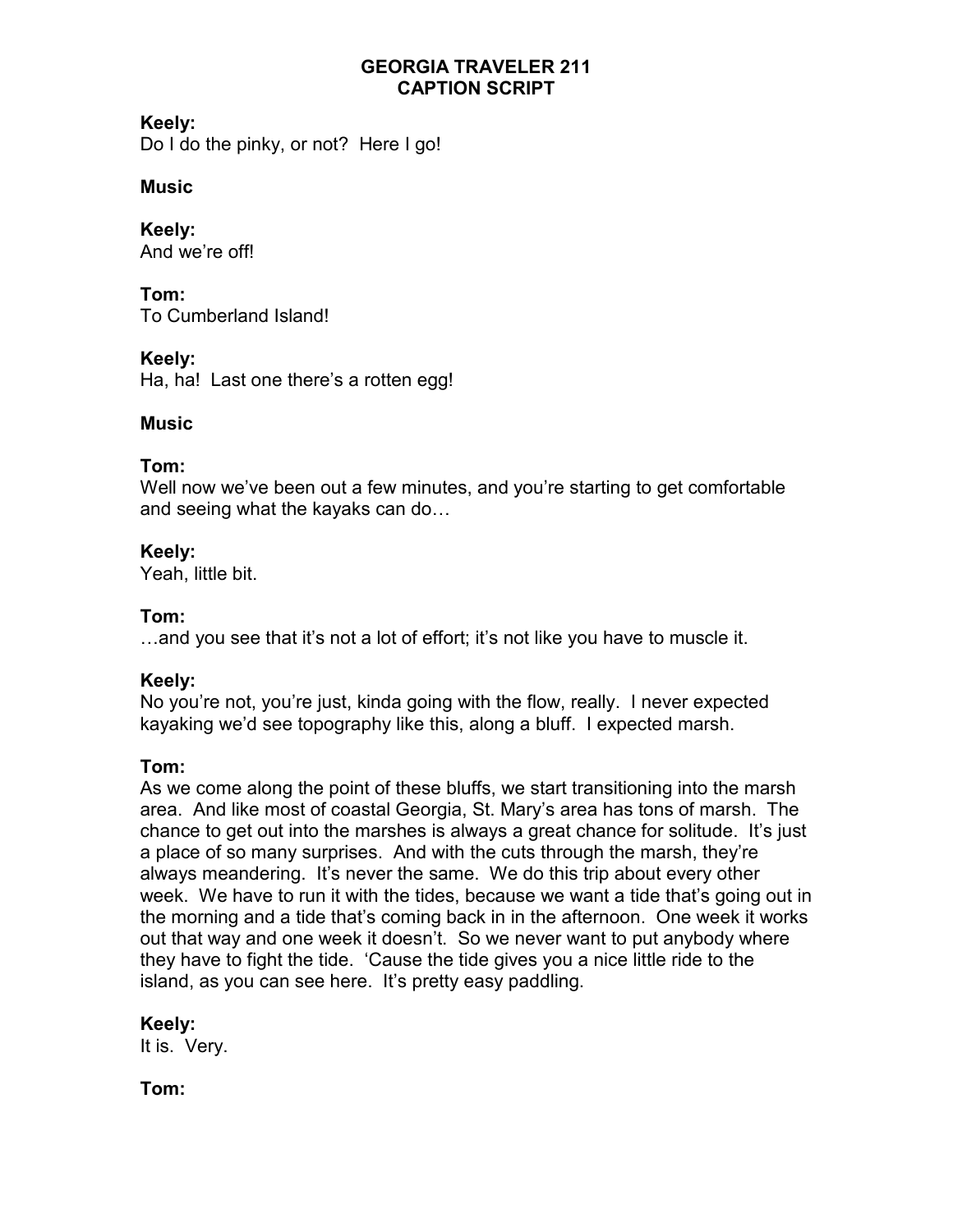You do kayak year-round. You get out here, and one of the great things about here is you don't have to get too far offshore and you're all alone, as you can see we are right here. And a lot of our destinations like Cumberland Island, we hardly ever see any people, so…You know, year-round you can get out here and really just enjoy nature. That is one of the great things about kayaks, is you can get right up on things. You don't advertise your approach. Wildlife is less intimidated. You see the dolphins, you see a lot of birds. You know, egrets, herons, ibis, shore birds, the turns and gulls. Now look there! Up there ahead we can see Cumberland Island in the distance!

### Keely:

That's Cumberland?

Tom: That's Cumberland!

# Keely:

Woo-hoo!

Tom:

There we go, keep you feet nice and dry!

#### Keely:

Awesome

## Tom:D

Alright, well, let's break, get out, get your sea legs going, and then we'll start our island time.

#### Keely:

Yeah, I want to check out those plum orchards!

#### Tom:

Exactly, let's look forward to it.

#### Keely:

Sounds awesome. Alright, show me the way.

#### Keely VO:

Built in 1898 by the Carnegie family, this classical Revival style mansion, is one of the treasures that makes Cumberland Island so special. Measuring over 22,000 square feet, the home was donated to the National Park Service in 1992. And after a multi-million dollar renovation is complete it will be reopened for the public to explore. After a fun day out on the water, it's time to head back to the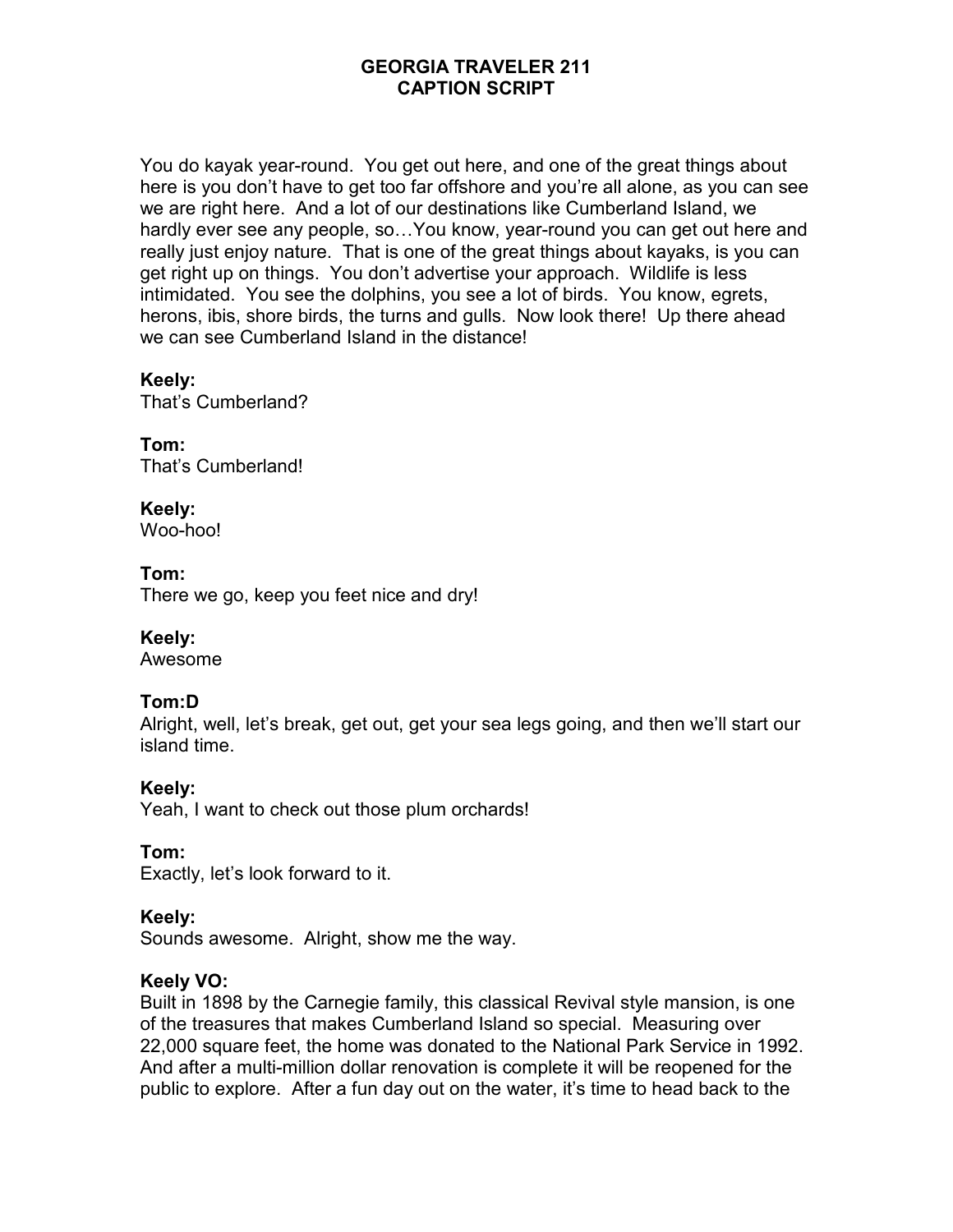mainland, and while my adventure is coming to an end, David is just beginning his voyage to Cumberland to visit another famous mansion, Greyfield.

#### **Music**

#### David VO:

Keely told me about all of the great sites of Cumberland Island, so I figured it was time to check it out for myself. I found out there are no bridges or causeways leading to Cumberland, so the next thing I know; I'm on a boat with a bunch of friendly strangers.

#### David:

So where are we heading?

#### David VO:

And I did hear about this one spot on the island outside of a campsite where the public can come and spend the night. So I searched around the island across fields of wild horses and dense forests of palms and found my destination.

### David:

Behold the Greyfield Inn!

#### **Music**

#### Mary Ferguson:

We have 16 rooms. The main house, 10 bedrooms and then we have two cottages with six rooms, and yes the only other alternative is camping with the National Park Service. It's such a beautiful place to get away to where you just can hike, or bicycle, or go kayaking. There's so much to explore without having your own vehicle here. You really don't need it.

#### David VO:

This massive home was built in 1901 and has operated as an inn since the 1960s. It's a family operation, and one you may have heard of…

#### Fred Whitehead:

These were Tom Carnegie's descendents. Tom Carnegie was the younger brother of Andrew Carnegie and Tom and Andrew started making steel in this country on a large scale. The family occupied the island during a time we call the Carnegie Era. From 1881 all the way up until the 1960s, when they sold most of it to the federal government.

## David VO:

Fred Whitehead is one of the two naturalists that Greyfield employs to give guests a tour of the island. Fred will show you the natural beauty of the island and take you around some of the historical sites, like the ruins of Dungeness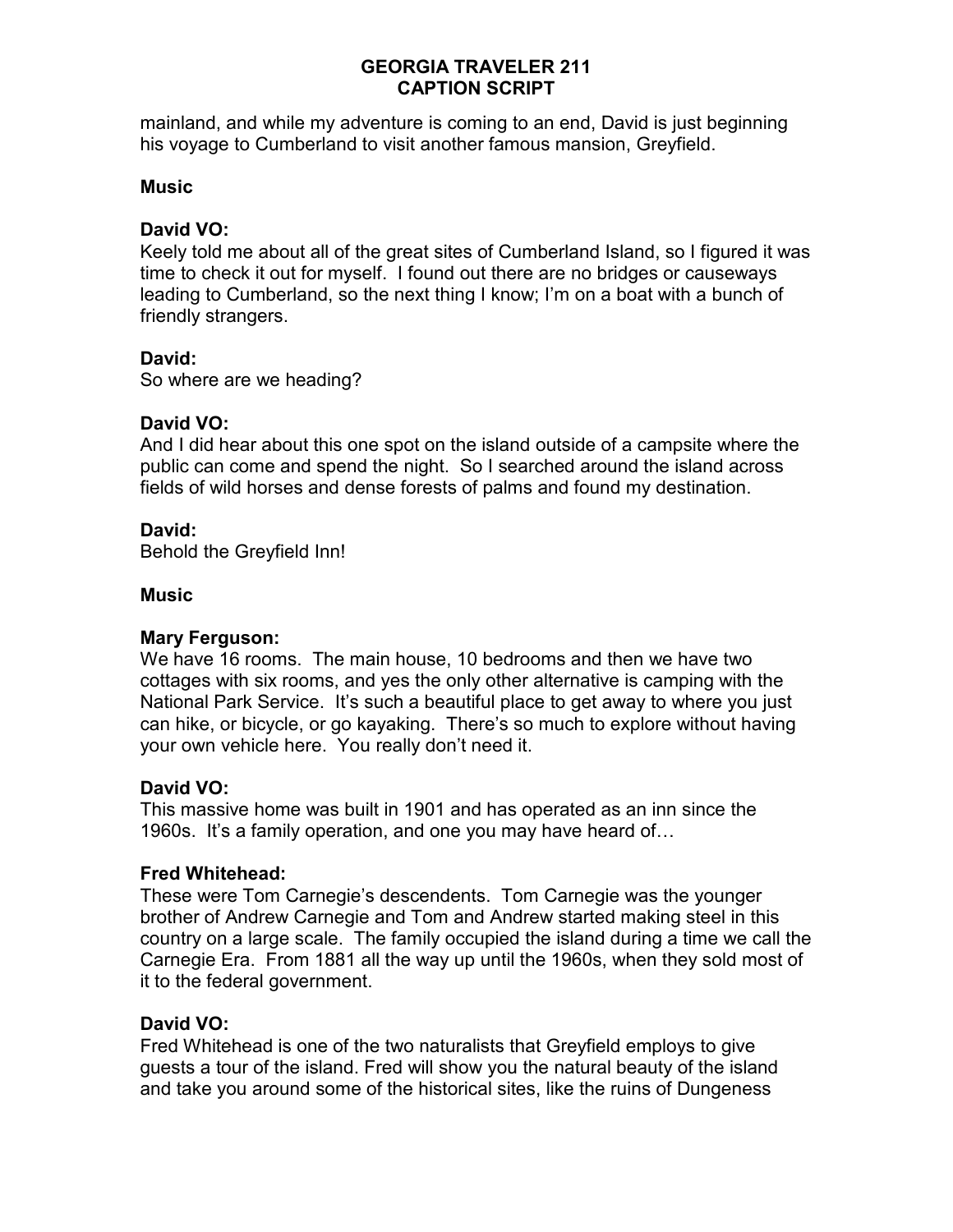#### Fred Whitehead:

There was a mansion here built in 1800 by Katherine Green, the widow of General Nathaniel Green, and by the time the Carnegies got here in the 1880s, it was in ruins, so the Carnegie family, when they came, they removed the old Green mansion and they built this house on that site. This was completed in 1885. The Carnegie family used it until Lucy Carnegie died in 1916. The building sat vacant for decades until it burned from they think an arson fire in 1959.

#### David VO:

One of the most amazing things to see here on Cumberland Island are the wild horses. They've been on this island for over 500 years. You may see them running along the coastline, and you may find them deep in the woods.

#### Fred Whitehead:

There's a history of horses on this island that goes back to the 1500s when the Spaniards first brought them into North America. The horses that are out here now however are not the Spanish horses. They were taken off during the 1800s during the plantation era, landowners wanted to get them out of their fields. The Carnegie family brought half a dozen different breeds of horses back over here however, and the horses that you see out here now are descendents of those animals. They started to free-range them out here in the early 1900s.

#### Mary Ferguson:

They live in different herds along the island, and we have a herd that lives here. They hang out in the front lawn or in the back, and they wander around everyday. They go to the beach and the marsh, but you can definitely watch them from the porch.

#### David VO:

David Childs and Karen Johnson got engaged during their visit to Greyfield.

#### David Childs:

The landscape is awesome. It's the live oaks; it's like a canopy going through the trails to the either to the beach or to the ruins, the Dungeness ruins, or even riding in the truck on the tours to the north end of the island. It's like a scene from a movie where you walk to the beach right out of the jungle.

#### Mary Ferguson:

We have guests who come and just wanna and stay out on the porch for the weekend. And there's over 300 different species of birds that come through the island throughout the year. We lately have had a great family of turkeys that've been out there. They come at cocktail hour and go up in the trees, and so that's fun. The guests can sit right there and watch it all.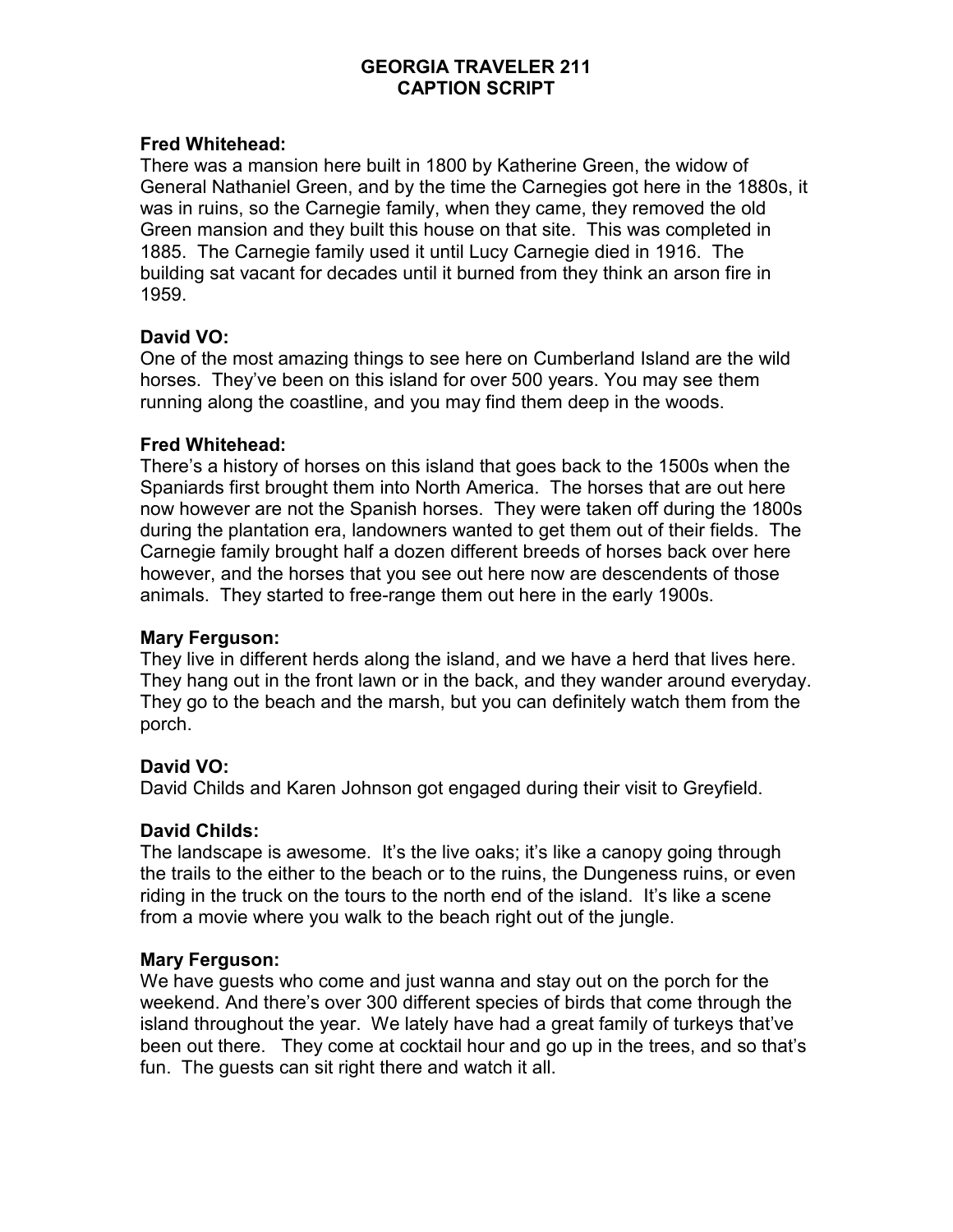#### David:

After hiking, biking, and kayaking around Georgia's biggest island, I sure worked up an appetite, so now it's time for some hors d'oeuvres.

#### Dinner bell rings.

#### Peter:

Good evening, everyone, welcome to Greyfield's dinner, my name's Peter. I'll be your server tonight, along with Eric and Kirkly. Just gonna give you a quick dinner announcement on what we'll be having.

#### Mary Ferguson:

We really focus a lot on the food. We have three chefs. We basically prepare everything from scratch, and so that's really nice I think it makes a big difference in what the guests are eating. They really enjoy fresh, good food.

#### David:

It's just been wonderful. The service is awesome, too. They really pamper you here.

#### Mary Ferguson:

Well I hope they leave feeling rejuvenated and inspired, like they've had just a wonderful kind of retreat from the crazy world out there.

#### **Music**

#### David:

You know, down on the waterfront of St. Mary's, there's a name that's synonymous with seafood.

#### Music

#### Phil:

Hey, that's right Z, I'm down in St. Mary's, right on the St. Mary's river. You know, I think about river, I think about water, and that always makes me think about seafood. I'm here at the Lang's Marina Restaurant. C'mon in, lets go check 'em out.

#### **Music**

#### Phil VO:

The Lang family has been in the seafood business for over a hundred years in St. Mary's, but the restaurant has only been in operation for about a decade.

#### Matt Fulford: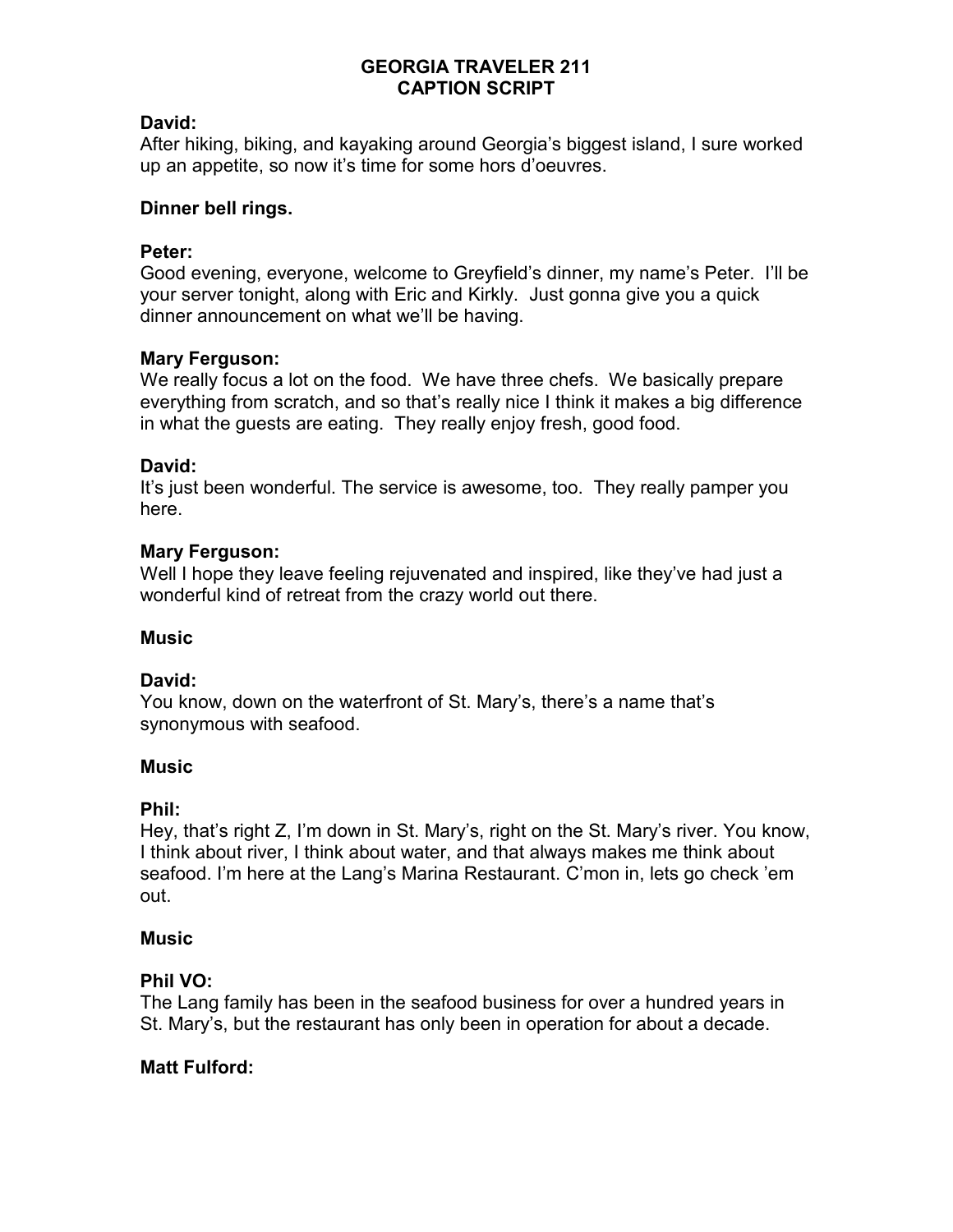We started out as a seafood market, and we would cook rock shrimp "po' boys," and that's where we got the idea to have the restaurant. And this, before it was a seafood market, was actually a scallop plant.

### Phil VO:

From humble beginnings to a thriving business, Lang's has some loyal customers.

#### Customer 1:

I would drive from Savannah to come down here for dinner.

#### Customer 2:

We always come to Lang's…because they have the best shrimp anywhere.

#### **Music**

#### Matt Fulford:

The thing that most people know us for is our shrimp, and we catch all the shrimp ourselves on our own shrimp boat. And it's all fresh shrimp. No pond raised shrimp like a lot of restaurants use. It's fresh shrimp that we catch ourselves. We get the best of the best in Camden County every year.

#### Kevin Lang:

Great fried shrimp. It really is.

Phil: You know, you almost got me convinced.

#### Kevin Lang:

Well your fixin' to have one. Try it out, Phil.

Phil:

Oh no, I wouldn't think of it, not right now…

#### Kevin Lang:

And look at the size of these shrimp!

#### Phil:

No, now see…now see I told you I wasn't gonna have one, but you keep forcing things on me.

#### Kevin Lang:

You can have part of it. I'll…I'll split it with you.

#### Phil: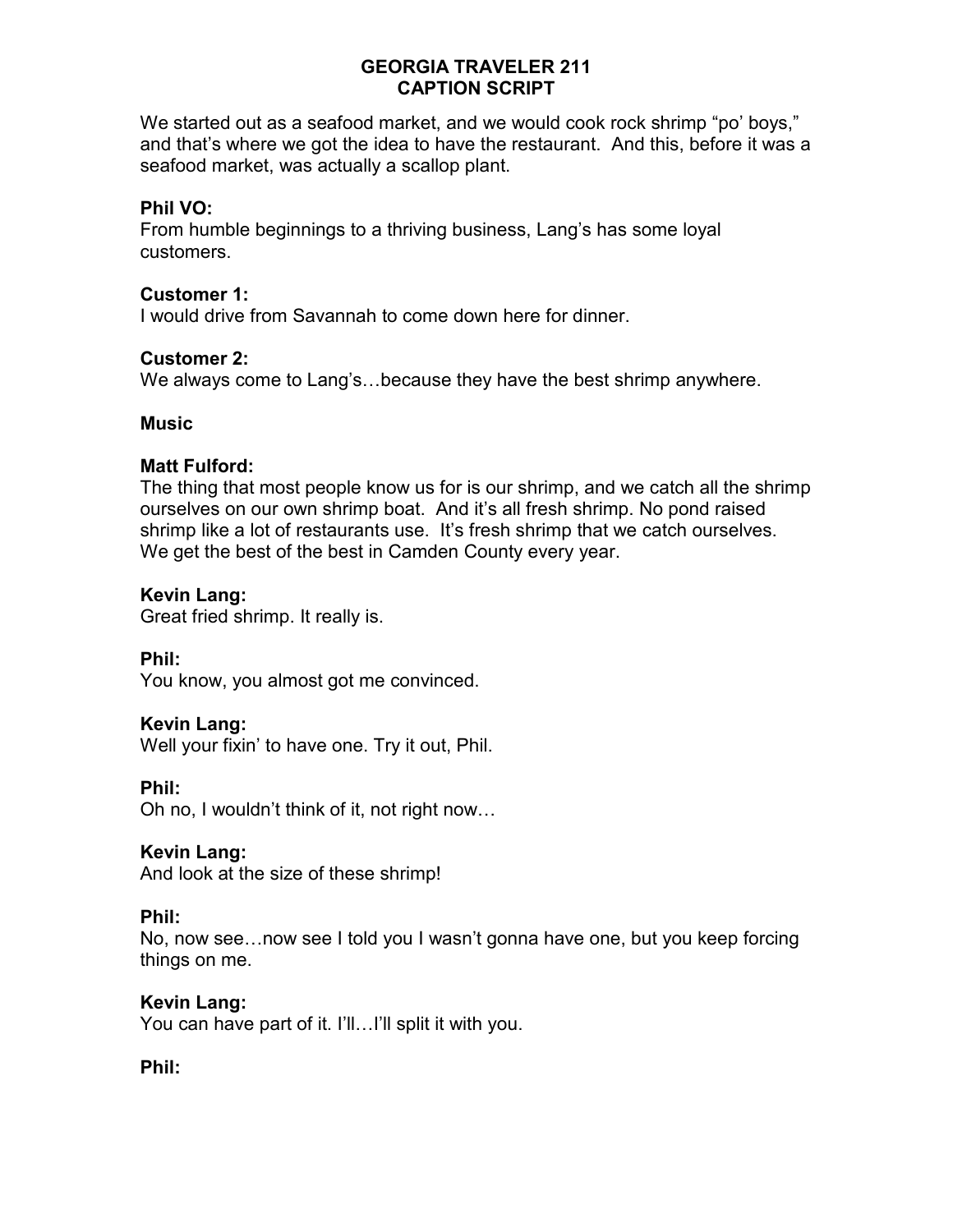Oh you gonna split, now see, you can't go anywhere and get a friend that you just meet to split that… look how large that… alright I'm gonna reach over.

### Kevin Lang:

Which one?

### Phil:

You...I'll...I'll take that one. Ok...

### Kevin Lang:

Now dip it a little bit in the sauce.

### Phil:

Is that the ketchup?

#### Kevin Lang:

No, no, this is the cocktail sauce.

### Phil:

Oh, that's…Okay, let me see what we got. That was a very large piece of shrimp.

#### Phil VO:

You know, catching shrimp and serving seafood aren't the only businesses the Lang family operates in these coastal waters.

#### Matt Fulford:

The ferry boat service, and we're the official concessionaires for Cumberland Island, and it's a national park, no paved roads over there. And we also do a small charter, where you can bring your bicycles over. You can't bring your bicycles on the ferry boat. And we also do private charters at night. We own the two marinas in town, so you know so, when you want to keep your boat in the water just come see us.

#### Phil VO:

And the Langs are also good folks to see for a good meal, but plan ahead.

#### Matt Fulford:

The weekdays it's open for lunch, Tuesday through Fridays. We're open Wednesday night through Saturday night. And we're closed all day Sunday, all day Monday. We don't do the reservations because of the all-you-can-eat specials we run every night. Nobody should leave here hungry.

## Tiffany:

There you go Phil. Enjoy!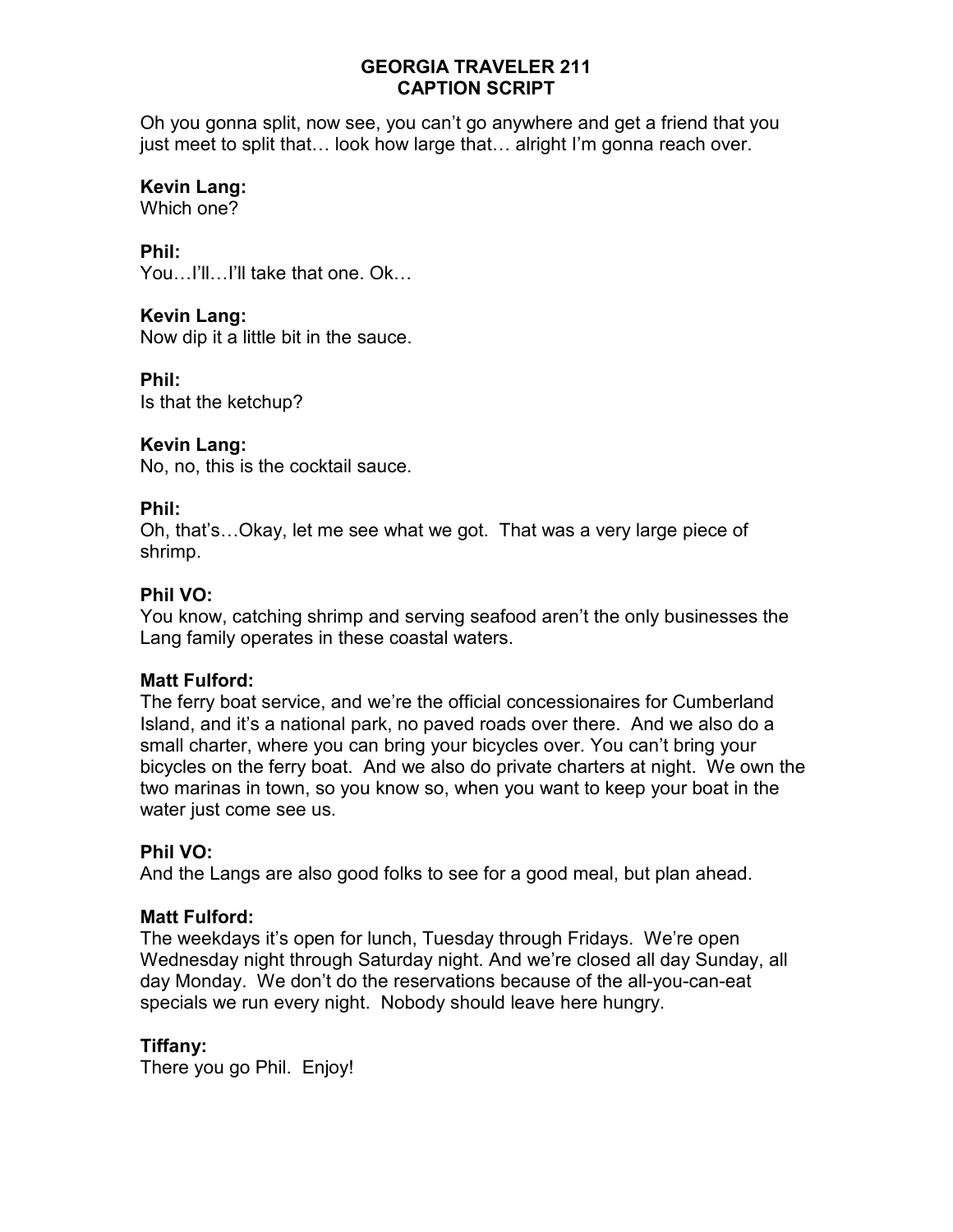### Phil

Oooh. Thank-you. Man, look at the rock shrimp. You know I've had a great time here at Lang's Marina Restaurant in St. Mary's. You get a chance, come on down here and check 'em out. The rock shrimp is incredible! You know, I do one thing better than everybody else, and that's eat. Take care.

### **Music**

### Keely:

Not far from the Visitor's Information Center here in Kingsland there's an annual Catfish Festival every Labor Day weekend.

### **Music**

### Phil:

Hey, Dave, look! The sign says exactly what I would say, "Welcome to Kingsland, the City of Royal Treatment!"

### David:

We're in Kingsland! You know what they have here every Labor Day?

Phil:

What?

David: A catfish festival!

Phil:

Food! I love food!

David:

Let's eat!

**Music** 

Group:

Catfish!

#### Kenneth E. Smith:

This festival is all about enjoyment ending the summer, and having folks come out and enjoy some southern hospitality. In southeast Georgia, catfish is the main cuisine. Catfish, and I see your mouth watering, so you'll get a chance to do that a little later.

Phil VO: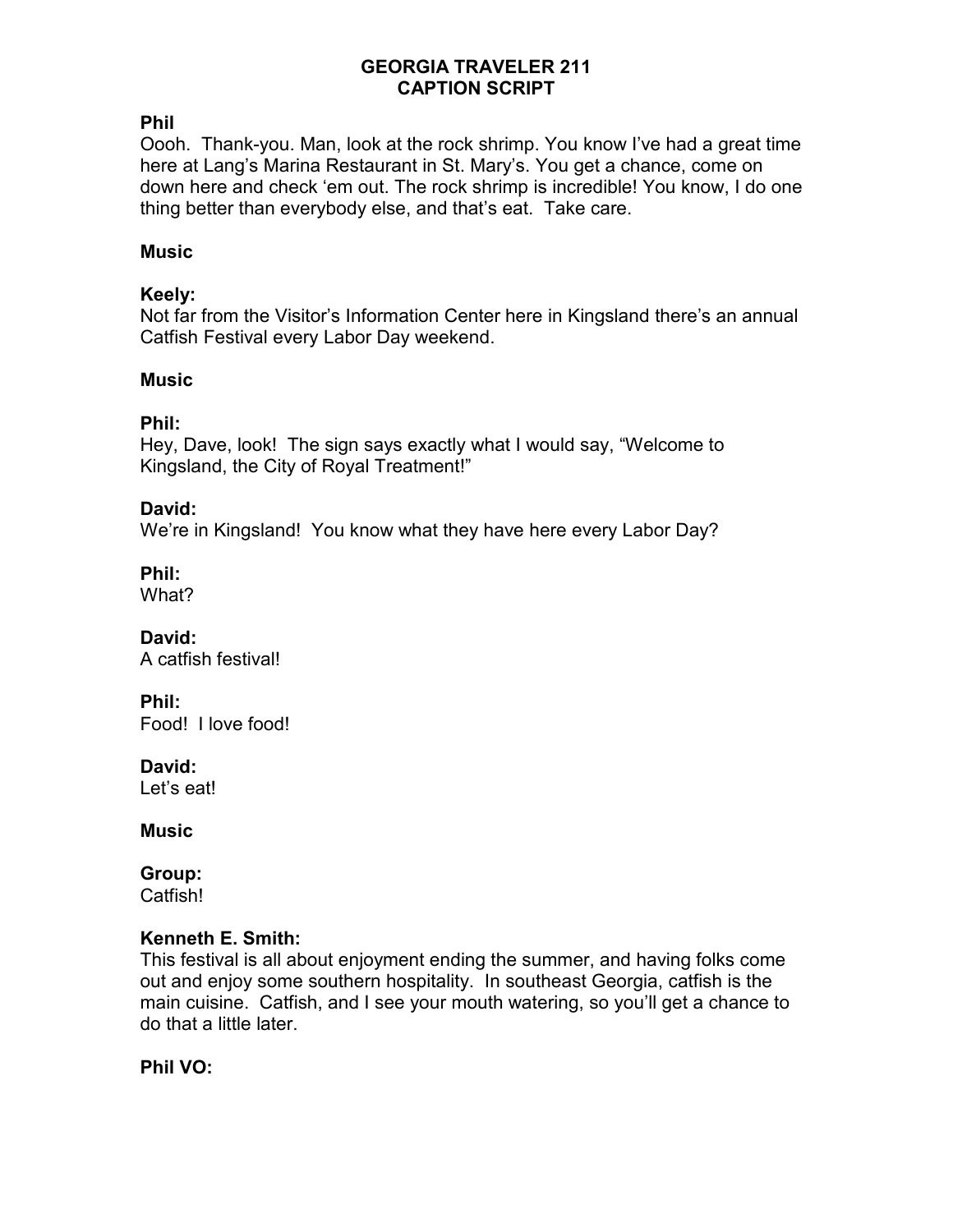Mayor Smith had me pegged…I was hungry for catfish, but first, David and I wanted to figure out why this festival has been so popular for 25 years.

#### Kathy Dixon:

We have hundreds of arts and crafts booths, food booths. And we have a parade on Monday. We have entertainment that is free to everyone and it's usually nationally and regionally acclaimed artists.

#### David:

Why the catfish?

### Kathy Dixon:

Well we wanted to come up with a theme and at that point in time food seemed to be a good theme. We have a little creek down the road called Little Catfish Creek and we wanted to make it a seafood event because it was coastal and we are coastal. So catfish became king here in Kingsland at that point in time.

### Fry Cook:

We got four dinners coming up.

#### Phil:

So Kingsley, I looked at all the food, I am so hungry…

#### David:

Phil, Phil look what I found! Cecil the Catfish, the official mascot of the Kingsland Catfish Festival!

#### Phil:

Okay, David, that might be just a little big impressive, but I'm here with Kingsley! He is the king of the festival, the official mascot of Kingsland, Georgia!

#### David:

Well, look at the crown on this! I think I have the top mascot!

#### Phil:

Well, you know, David, you might have the top mascot, but let's talk about the tailfin! Where is it?

### David:

D'oh!

#### David VO:

Now there's a lot of ways to cook catfish and run a catfish kitchen, but if you want it done right, you have got to call on the brave men and women of the Naval Submarine base at King's Bay.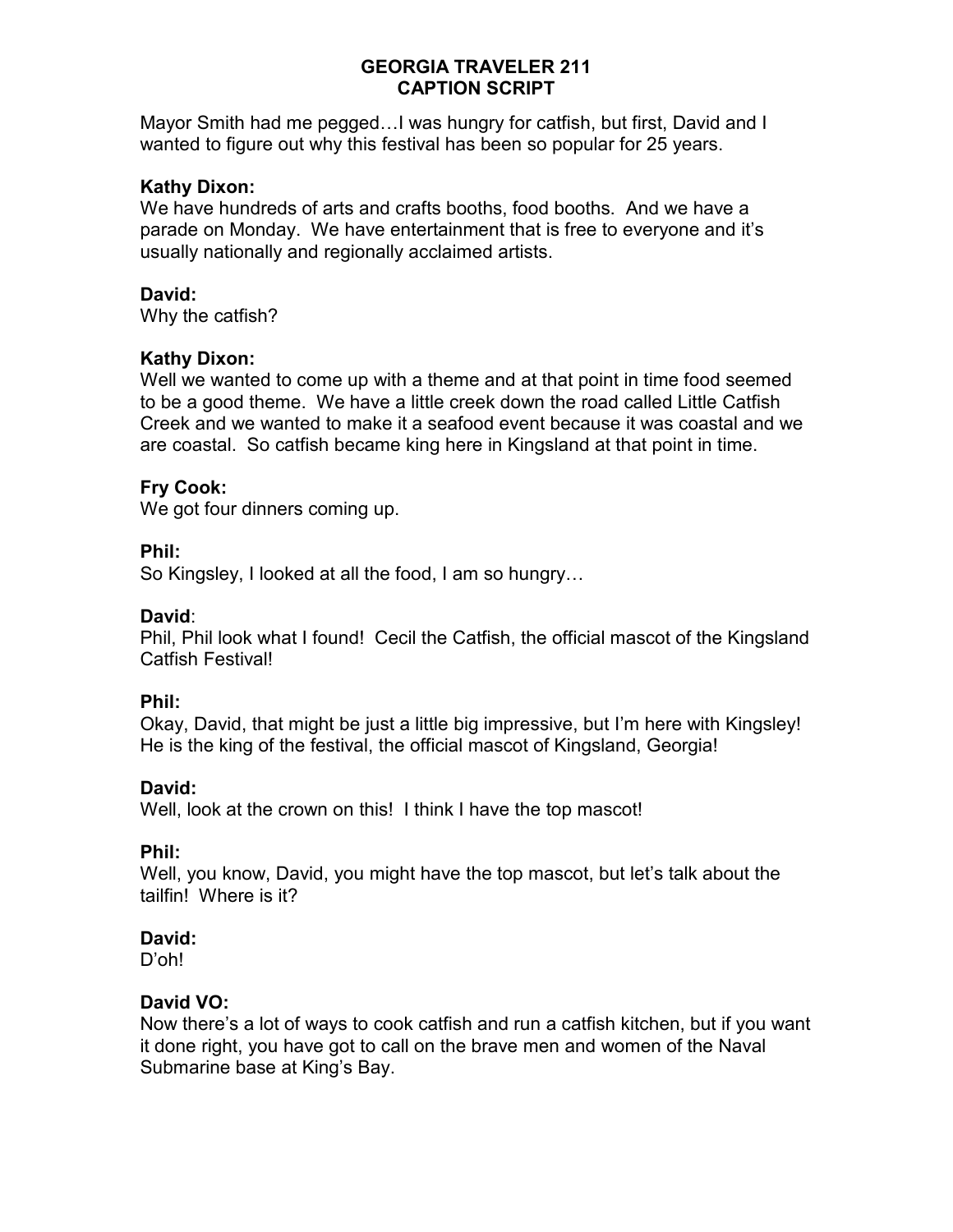### Woman:

The catfish and the Navy mens!

### Sailors:

We're Navy, we're Navy, we're Navy all the way! Cheese fries! Whose fries? Cheese fries! Whose fries? Cheese fries? All together…

### David:

Man, Phil, this King's Bay Catfish is gonna be good!

### Phil:

You know, I've been looking forward to this all day, day, day, day! Whoa, whoa, hey, hold up, hold up! There's a problem.

### David:

Yeah, I got a lot more than you.

## Phil:

Yeah, you sure did!

### David:

Alright, chow down!

### Phil:

Hey, there go your boy, Cecil! What's up!

## David VO:

Well, since Phil ate all of my food, I decided to go up for seconds…And this time the Kings Bay cooks rounded up some catfish nuggets!

## Sailors:

Two combos! Two combos up!

# David

Alright! Thank-you, sir!

## Sailor:

Enjoy.

## David VO:

And just in case Cecil the catfish convinces you to eat something other than catfish while you're in Kingland…

## Phil:

Greg what's on the grill baby, what you got?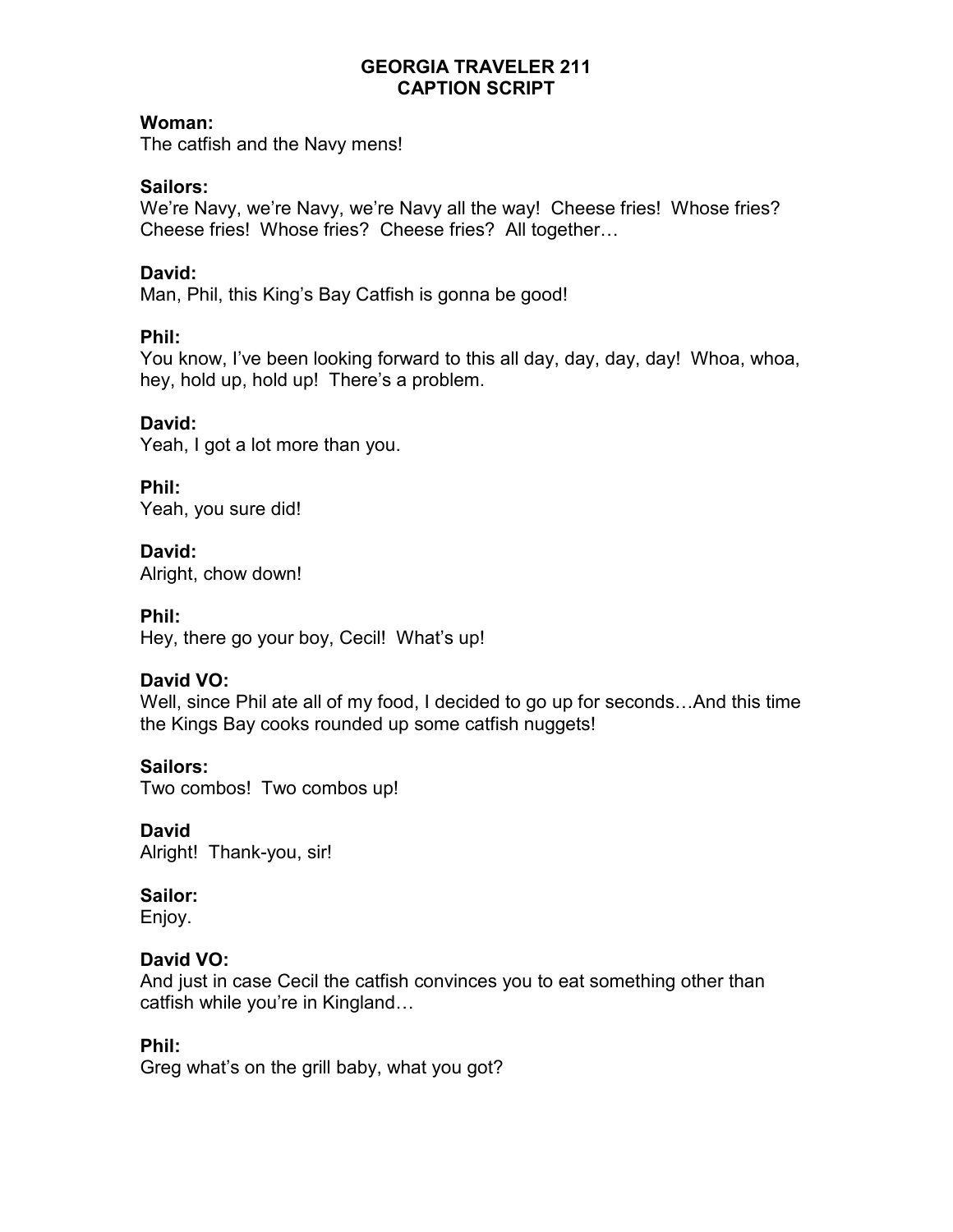### Greg:

You name it baby. We've got ribs, chicken, turkey, whole chicken, half chickens. We've got turkey legs, Boston butt, baked beans, potato salad, sausages, just about everything you can name of, we've got it out here to offer you. We've got something to please you.

### Phil:

Hang on, man, hang on! You know how it is when you hear something like that!

### Phil VO:

So once you are filled up on Catfish and Bar-BQ…You know it's time for the main event…and that's music. This year's headliner was country star Tracy Lawrence.

#### **Music**

### Phil VO:

Tracy sure was fun, but I gotta say, the opening act stole the show!

### Woman singing off-key:

And we're from Georgia, and we travel! That's why we're called Georgia Traveler!

### David VO:

So year after year, Cecil the catfish flops into the Kingsland spotlight…

#### Phil VO:

…Graciously sharing the stage with Kingsley the lion at the one and only Kingsland Catfish festival!

#### **Music**

#### Phil:

You know, Leslie, when I was growing up, I had a bunch of different train sets 'cause I really loved trains. I understand there's somewhere around here, trains for big kids.

#### Leslie:

Absolutely. About 22 miles west of here in Folkston, Georgia, there's the south end of the CSX . Hundreds of trains pass through there everyday, and people come from all over just to see those trains. I've got information right here.

## Phil:

Well, alright, you ready to go?

# Leslie:

Let's go.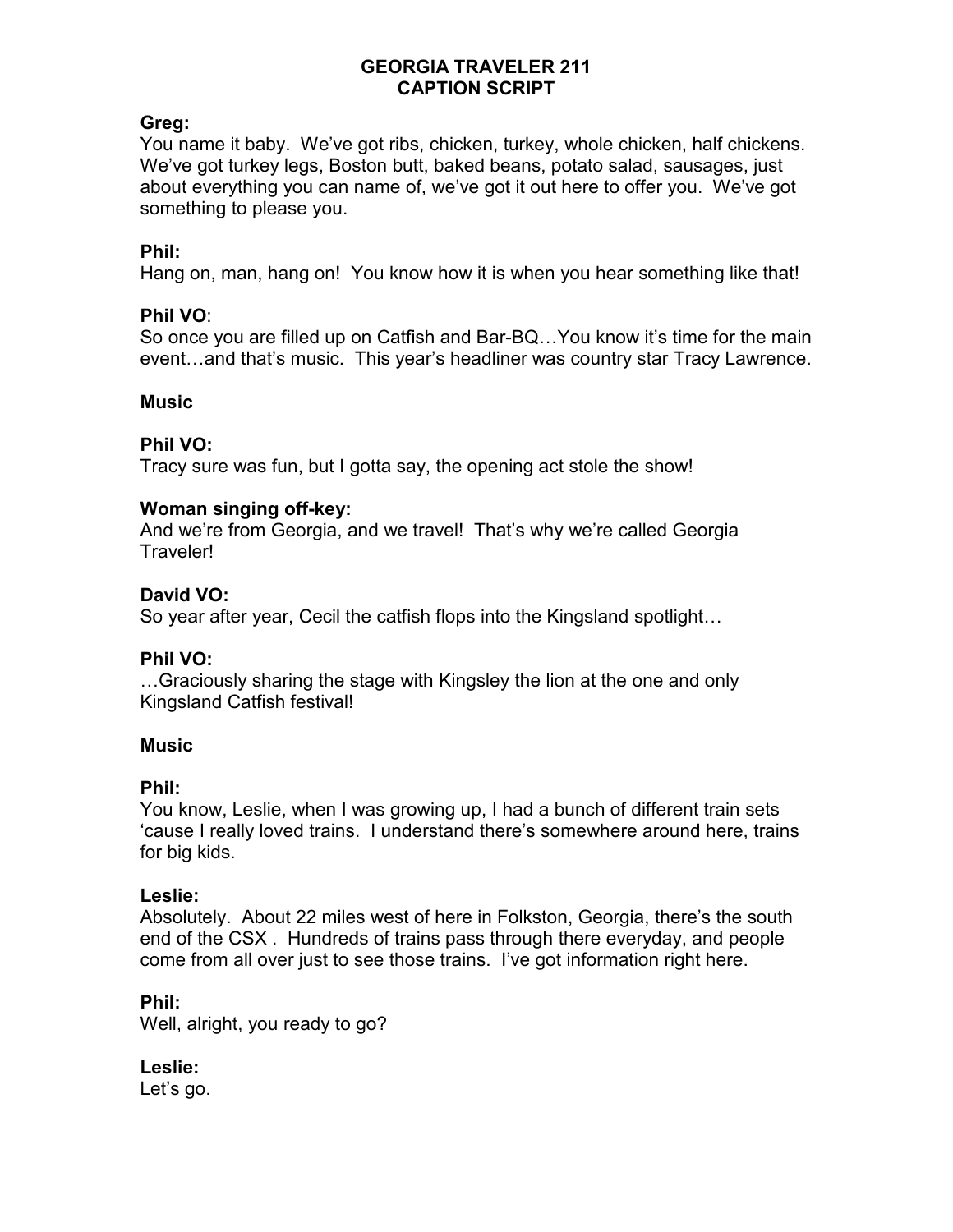Phil:

All aboard! Woo woo!

## **Music**

### Train whistle blows.

### **Music**

## Keely VO:

The city of Folkston's history has always been tied to trains. Built as a railroad town in the late 1800s, the city has come to be known as the train watchers' paradise. To find out why, I met up with local historian and train fanatic, Cookie Williams.

Keely: Hey, Cookie! I'm Keely!

Cookie Williams: Good morning, I'm Cookie Williams.

Keely: Nice to meet you!

## Cookie Williams:

Welcome, nice to see you!

## Keely:

You're gonna show me how to train watch?

## Cookie Williams:

We certainly gon' do it! We're gon' watch some trains.

Keely: And this is the Folkston Funnel?

#### Cookie Williams: This is the Folkston Funnel, yes it is!

## Keely VO:

Because of its location on the railroad lines, Folkston has a large amount of train traffic on a daily basis, which gives these fans a chance to view their beloved boxcars again and again.

## Cookie Williams: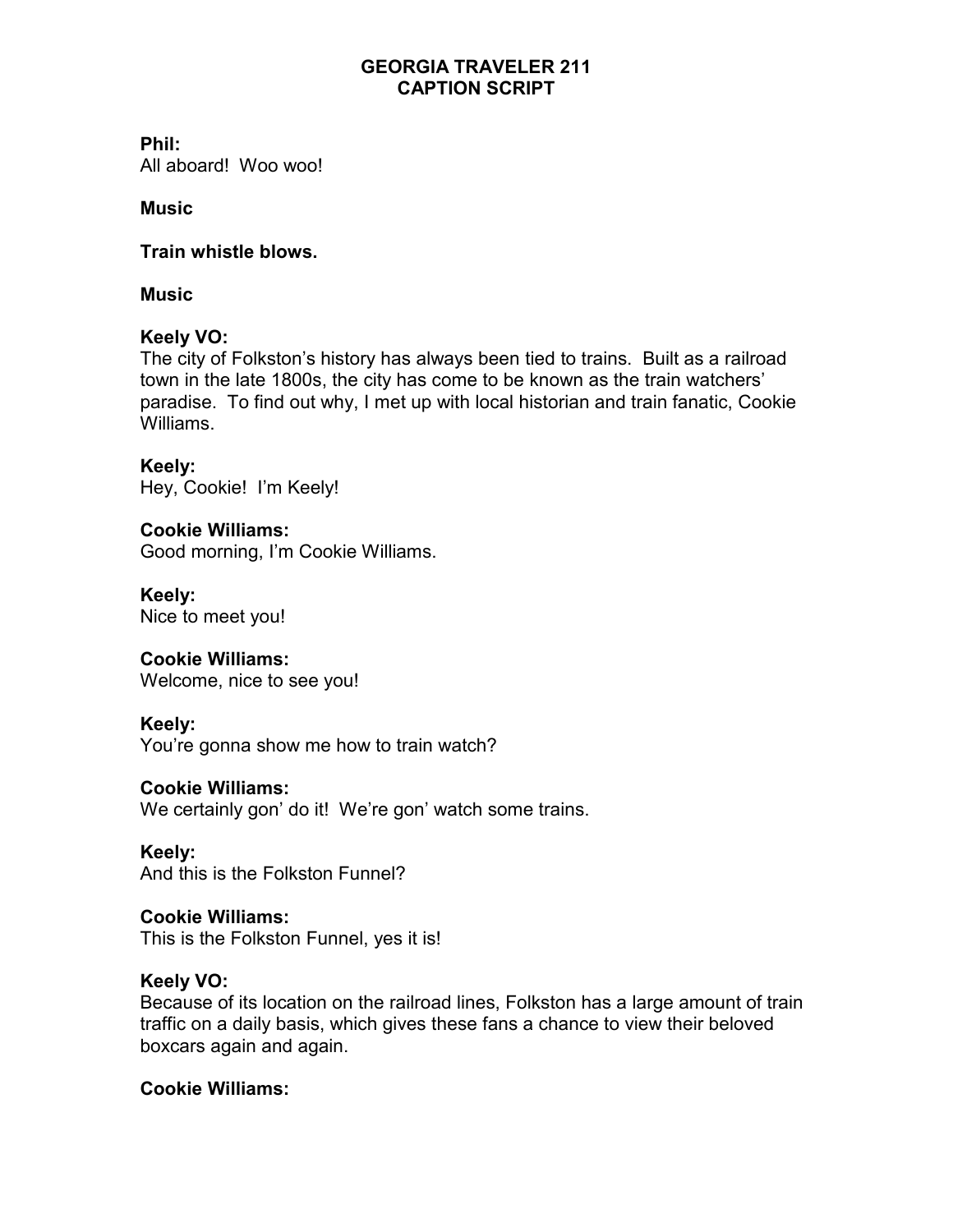The reason for that is we're situated between two major yards, Rice Yard in Waycross, which originates trains, and Moncrief and Baldwin in the Jacksonville area which originate trains.

### Keely VO:

On an average day up to 60 trains pass by the location, a phenomenon that was sure to catch the attention of many people.

### Cookie Williams:

Word got around and the more people came, more and more word spread, word of mouth, until it got to be quite a lot of people coming here watching trains. The city decided to do something for the train watchers that come to town. So they built what we are now sitting on, the Folkston Funnel. In our log book up here, it's amazing. We've got people from all 50 states, and probably 12 to 15 foreign countries.

#### Man:

When Cookie suggested a train watching platform, I said he needs to be committed. But it has fooled me completely, and I begin to see more and more people come.

#### Keely:

When the gates go down, you get excited?

#### Cookie Williams:

Oh, yeah. The gate's a warning! This is what we like!

#### Train whistles blow

#### Keely:

What was that called? Having two trains on the tracks?

#### Cookie Williams:

Going side by side like that? We always talk about it as being a kind of a drag race.

#### Keely:

A drag race?

#### Cookie Williams: Yes.

Man: What we don't want is a cornfield meet!

#### Cookie Williams: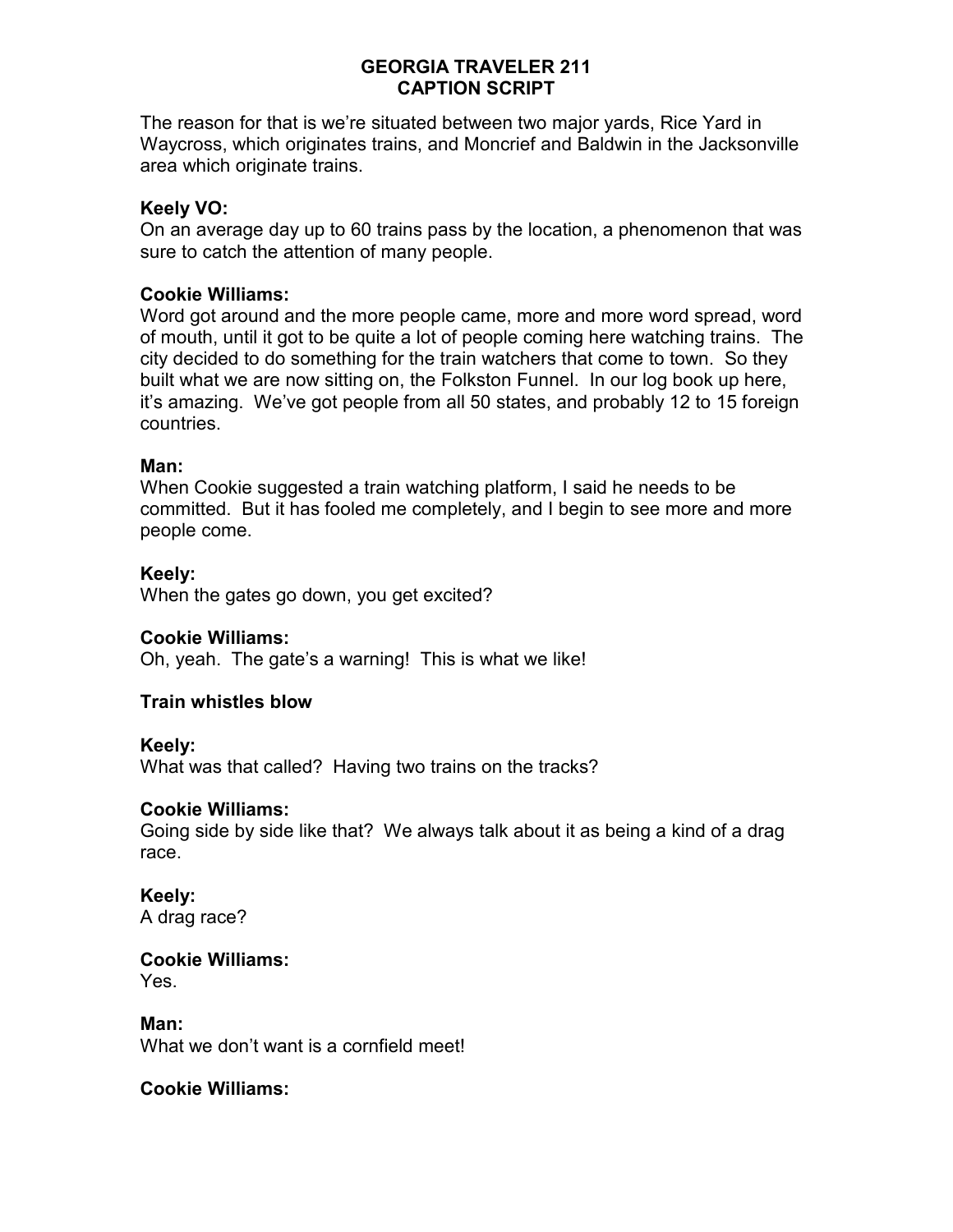That's correct!

# Keely:

What's a cornfield meet?

# Man:

That's when two trains hit!

## Keely:

Oh, no, no, no, no! We don't want that! What are we listening to? Is it a radio frequency?

# Man:

It's the radio frequency, the railroad frequency.

## Keely:

Are those the conductors talking?

## Man:

Yeah, the trains have to call out their signals to the dispatcher. They pass the signal at this mile post, or sometimes they'll say Folkston or at the town. They have to call the signals out to the dispatcher. They also talk to the other trains and say, your train looks good. Your markers are flashing and all that, and let the other train know everything's good.

## Keely VO:

Over the years, train watching has gone high tech as well.

What we're looking at is actually a track plan that runs from Waycross to Jacksonville, and from Nahunta down through Folkston, to Jacksonville and to Baldwin. And basically what it is, it's basically what the dispatchers see, we see the same thing. The only thing we don't see is what trains are actually, what the trains are. We see where they are, we don't see what they are. But it gives us a good idea of where something is, what train might be coming. What train's coming north, what train's coming south. It just adds a little extra edge to the rail fanning. 'Cause before, you wouldn't know when something was coming. This just kinda gives you a little extra edge, it's a little fun technology, you know.

## Keely VO:

Even though trains come through the town at a pretty steady pace, there is the inevitable lull between crossings. This affords the gang an opportunity to engage in some lively debate over their favorite subject.

## Man:

The coolest of all the trains that runs through here is the circus train.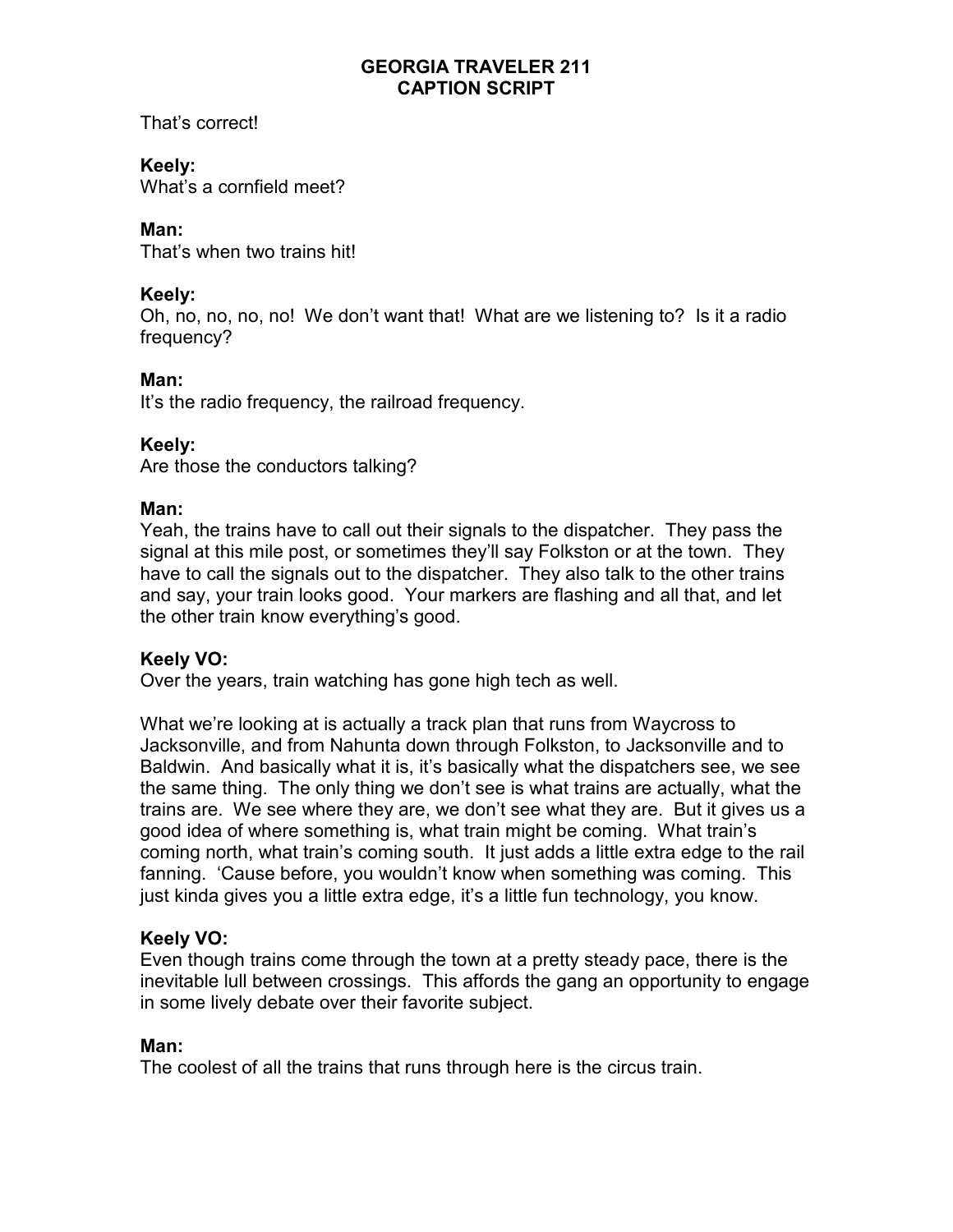## Keely:

How does the giraffe fit in the train?

# Man 1:

I don't know. That's over my pay grade!

# Man 2:

I'll let you in on a secret, the lions and tigers don't travel on the circus train.

# Man 1:

Well, the tigers, yes, sir, oh they carry cages!

# Man 2:

Nope, nope, they're exotic animals. They've got them off the trains now!

## Man 1:

I've seen them on the circus train. No, sir! I have seen the tiger cages…

# Man 3:

Not getting in that debate!

## Man 1:

If you watch even the mixed freights going through a lot of them will have molten sulfur cars. And I don't know why they carry the sulfur in a molten state.

## Man 2:

That's how it comes out of the ground

## Man 1:

I haven't gotten an answer to that.

## Man 2:

It comes out of Hot Sulfur Springs in Canada!

## Man 1:

Again I disagree with you, it comes…

## Keely VO:

Regardless of how the conversation is going, it will always be put on pause, once they hear the whistle blow.

## Whistle blows.

Keely VO: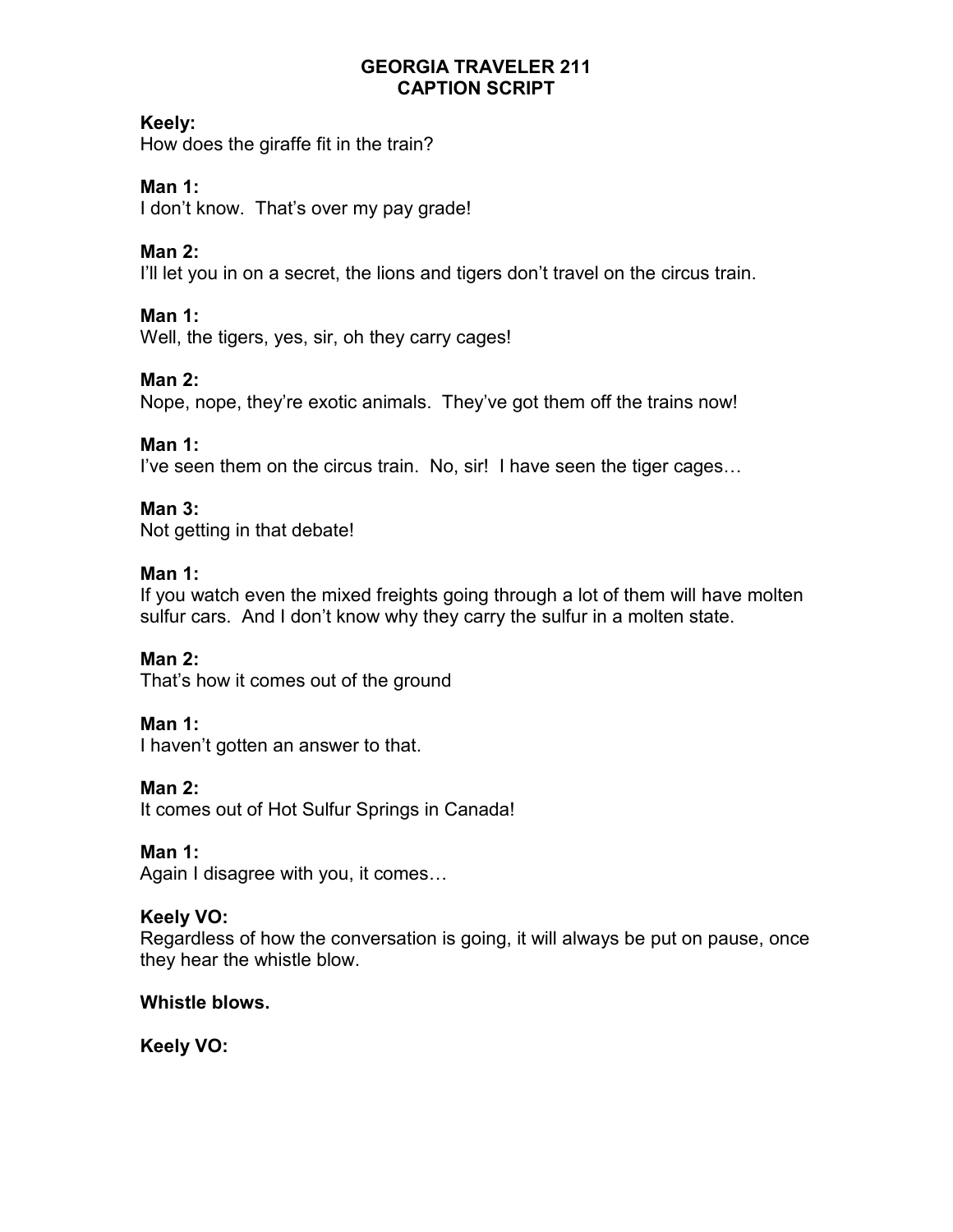So whether you are an avid locomotive enthusiast, or just enjoy small town charm and good company, the Folkston Funnel is a great way to spend some time train spotting.

### Cookie Williams:

Get you a cup of tea or a cup of coffee or something, and come back and pull up a chair and relax. Turn the fans on if it's too warm, turn the scanner on so you can begin to hear the train traffic, and just sit back and enjoy the hospitality and usually there's a lot of people around, so the fellowship is great and you just share train stories and friendships and so forth and so on. But the main thing is to just come prepared to relax and enjoy the train.

### Whistle blows.

### David:

And that concludes this episode of Georgia Traveler. So we'd like to thank Leslie, Jenny, and all our friends here at the visitor information center.

## Phil:

We hope you'll join us for our next episode of Georgia Traveler, but until then, I'm Phil Proctor…

### David:

I'm David Zelski…

#### Keely:

And I'm Keely Muse, wishing you pleasant journeys.

#### Music

#### Woman VO:

Georgia Traveler is made possible in part by:

#### Man VO:

Few places on earth match Georgia for natural beauty, and we plan to keep it that way. We're Georgia Power, a proud sponsor of public broadcasting. We're on, so you can be. Georgia Power, a Southern Company.

#### **Music**

#### Woman VO:

And by supporters of Georgia Public Broadcasting. Thank you.

#### **Music**

Man VO: